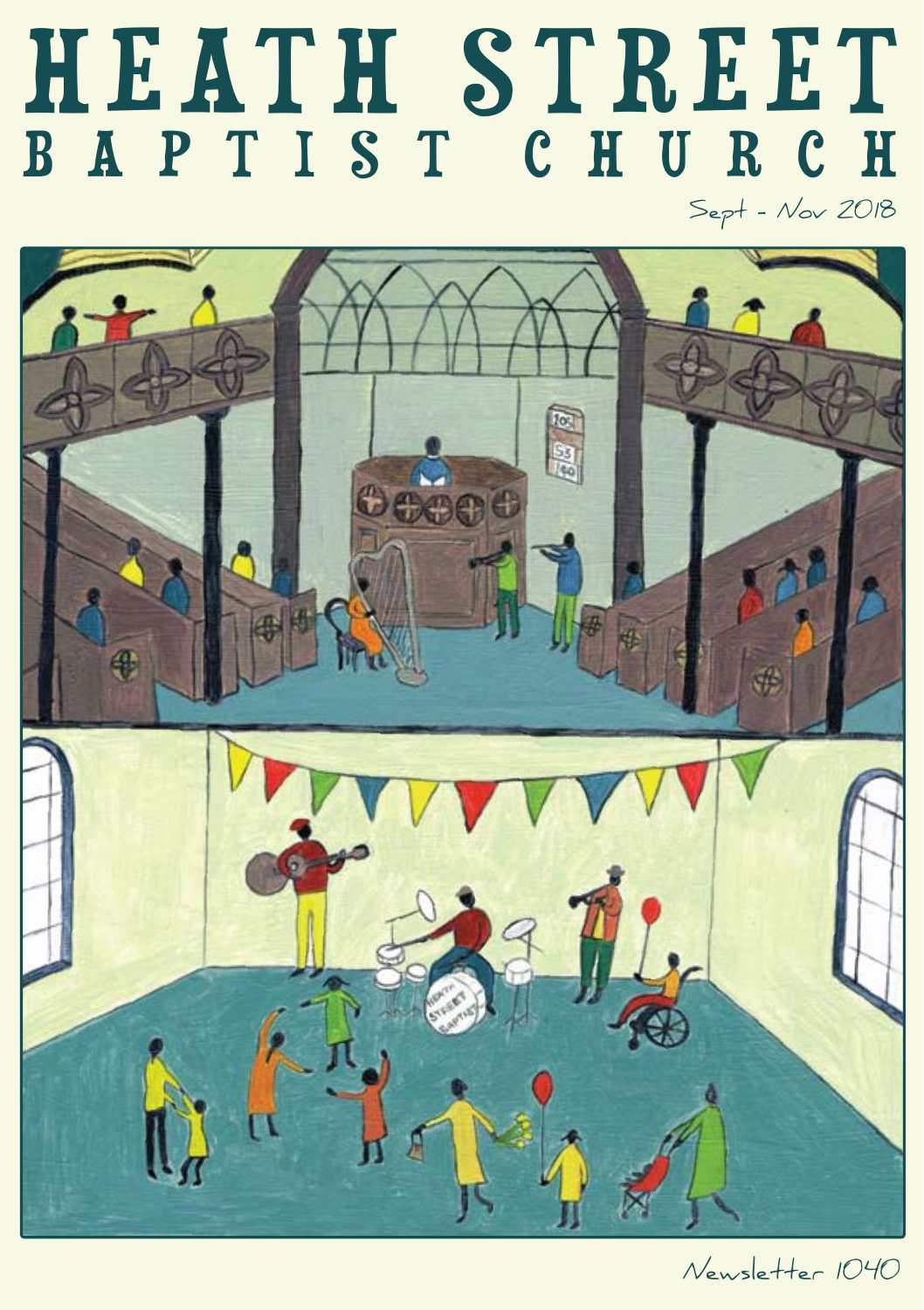# Bereavement Support Service



# Sunday 4th November 2018 at 3:00 PM

A welcoming and positive service that provides an opportunity for the bereaved to be comforted and strengthened, and a small step in helping you go forward to face the season of family celebrations ahead

# HEATH STREET BAPTIST CHURCH 84 HEATH STREET, NW3 IDN

Retiring collection for local charity Camden Bereavement Service www.bereavement-counselling.org

> Heath Street Baptist Church / Revd. Ewan King ewan\_king@mac.com / Tel: 020 7431 0511

# **EXAMPLE 127 : 47 : 50 PM CONSTRUCT (SAMPLE 200 1 9 . 7 : 3 . 7 : 3 . 7 : 3 . 7 : 3 . 7 : 3 . 7 : 3 . 7 : 3 . 7 : 3 . 7 : 3 . 7 : 3 . 7 : 3 . 7 : 3 . 7 : 3 . 7 : 3 . 7 : 3 . 7 : 3 . 7 : 3 . 7 : 3 . 7 : 3 . 7 : 3 . 7 : 3 .** CECILIA PATRONESS OF MUSICIANS

MADRIGALS SONGS : SIBELIUS, RAVEL AND FAURÉ: JEFFREY JOSEPH: SEVEN SETTINGS OF MARINA TSVETAEVA (WORLD PREMIERE)

**HEATH STREET CHOIR** CHOIRMASTER - EMILY GRAY MEZZO SOPRANO - EMILY GRAY PIANO **FIMOTHY SALTER** 

£10 **£5 CONCESSIONS** WITH HOG ROAST & PUNCH

FOR:

SAINT.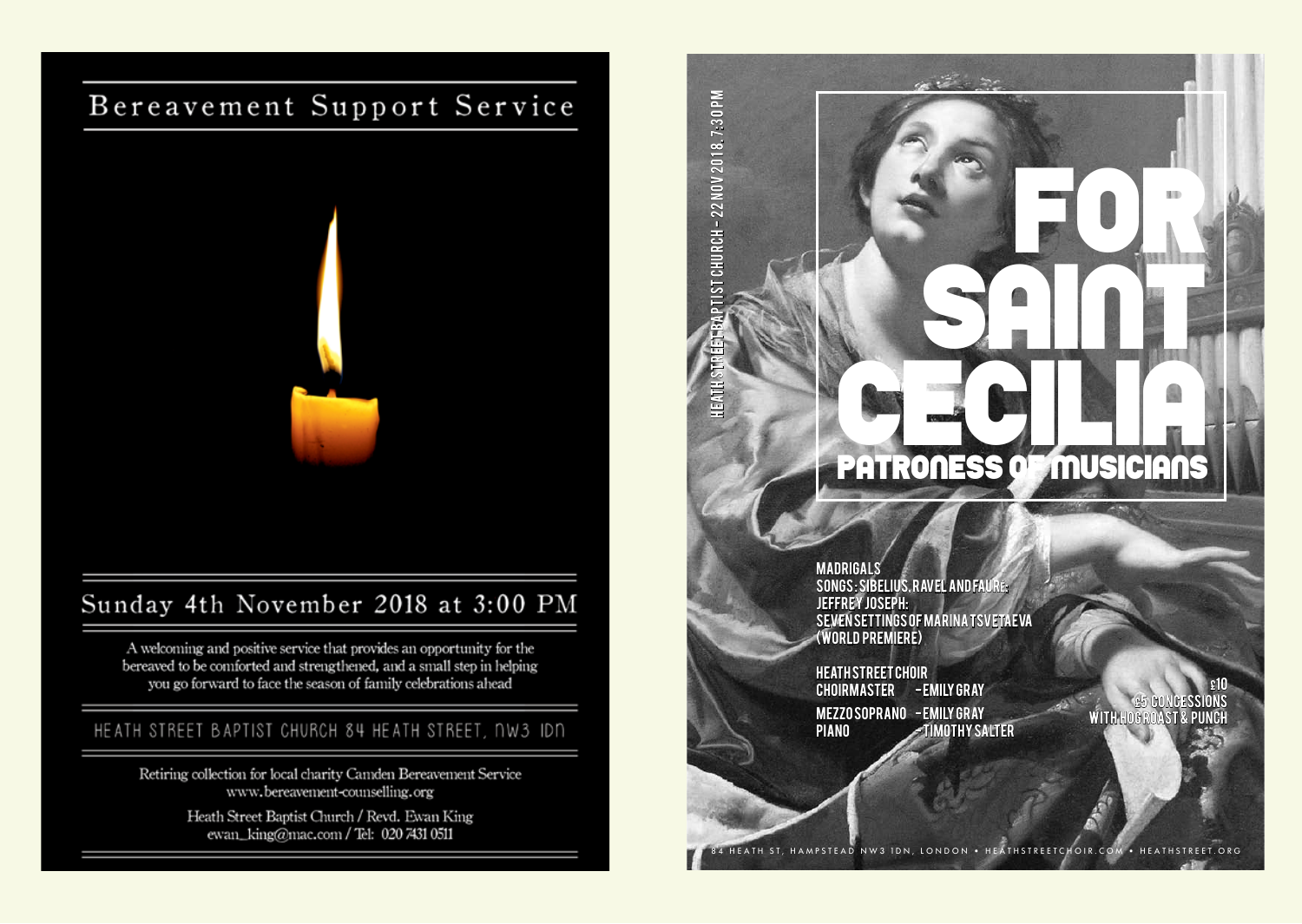## TREASURER'S NOTE

Margaret Smith, who died earlier this year, was our Church Secretary for some years and a Deacon and very much part of the worship team until she became housebound and then had to move into residential care. The Church has just received 2,000 pounds as a legacy from Margaret, a very welcome addition to our funds and good to know that she remembered us even after six or seven years when she was not able to worship with us.

Anyone visiting the Church in the last month has begun to see changes in one area of the sanctuary as our new soft play area takes shape but there is an almost invisible change you should also know about which has given us more storage space downstairs. In one corner of the hall there is now access through the ceiling to some much needed storage space, equipped with a basic floor, lighting and a pull-down ladder.

Ewan and Gaynor have been putting in some time to prepare a bid for financial support for our much wanted lift and we hope to present it for some charitable funding to add to the amount we can call on from our own savings. It will

be an enormous upheaval to have a lift installed but if we can achieve it our use of the hall will be so much greater and allow us to offer use of the hall to a wider range of local activities, and also make sure that people who cannot at the moment take part in the Contact Club because they cannot negotiate the stairs, can be welcomed there on Sunday evenings.

As ever, if you are a regular giver and would like a PIN to write on your offering envelope (a three digit number instead of name and address details), want details of how to set up a standing order to make regular contributions to Heath Street, or need to know anything about Gift Aid, do please ask me when you see me or email me at gaynor@ eandghumphreys.plus.com.

With love and best wishes, Gaynor



### PRAYERS BY THE SUNDAY CLUB FOR OUR NEW SOFT PLAY AREA

DEAR GOD WE PRAY that our soft play area WILL BE A SUCCESS AND FUN for the toddlers and WELCOMING.

WE PRAY THAT OUR EFFORTS TO DECORATE WILL MAKE THE CHURCH a marvel to behold.

May our church be welcoming to all who choose to come here, as well as being exciting, fun and a place to make new friends.

AMEN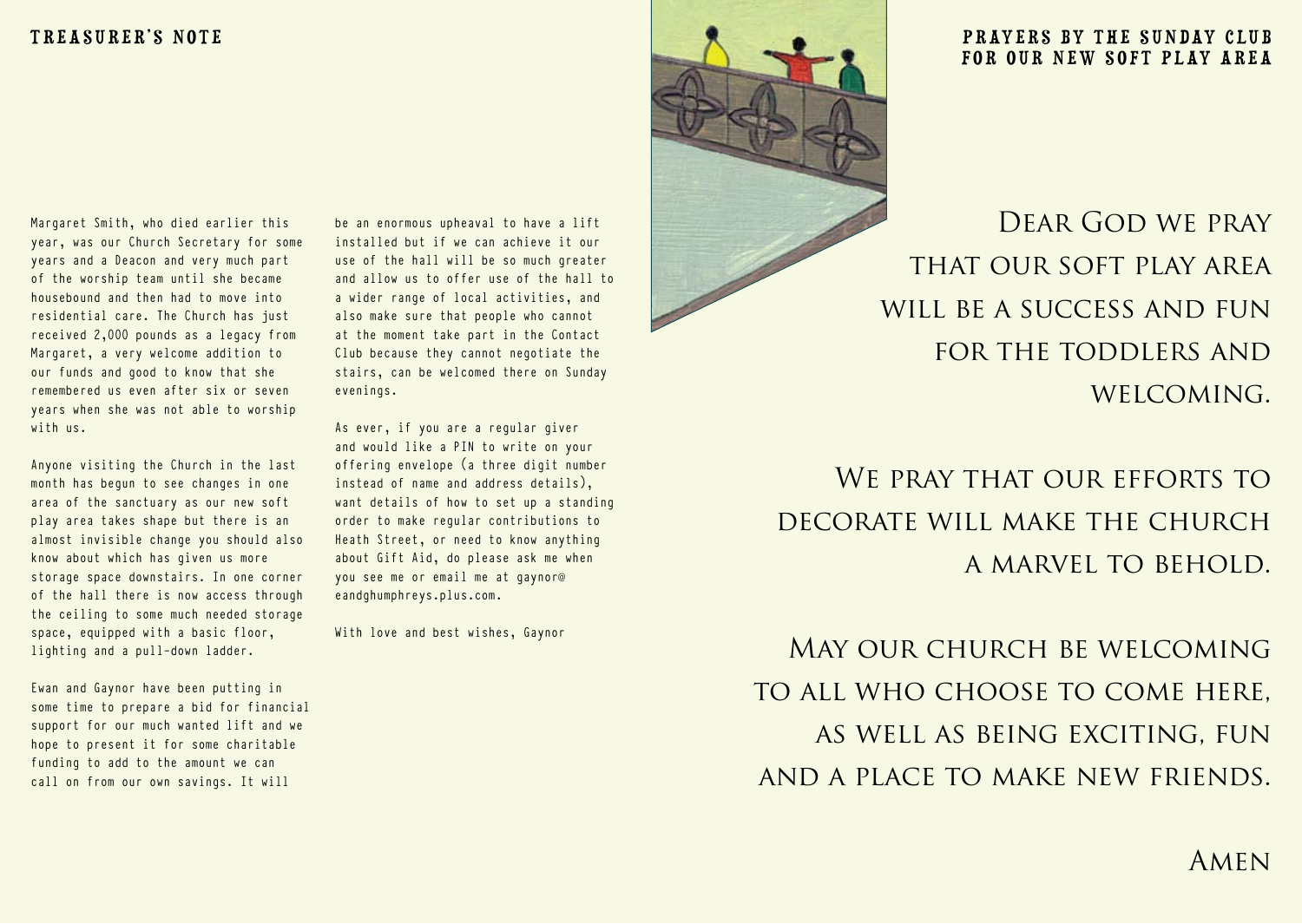## FROM OUR MUSIC OUTREACH COORDINATOR



Tuesday Lunchtime concerts and Thursday Oldtime Nursery stopped for August: a time to reflect, seek direction and hear God's voice for the new year ahead starting in September.

Often music from the past, especially in the western tradition from the baroque to romantic, is presented as an idyllic dream, or a perfect product, often in an elitist environment to those who already 'understand' it. However as well as dividing force, music can bring people together, as it does every week in our church and churches all over the world, across different languages and in many musical traditions.

Music provides a platform for the truth of the gospel to be imprinted on our

minds and the spirit to work in our hearts so that we cannot help but serve the Lord from an overflow of gratitude and thankfulness for what He's done for us. And so as many art forms, it also become a tool for us to bring people together, creating shared experiences which can be treasured and provide a mutual focus where otherwise there might not be one. This is the rationale for many if not all our weekly activities, including our Oldtime Nursery and lunchtime concerts, as well as the Baroquestock festival which the church members have kindly allowed to take place.

Baroquestock specifically aims to present music from the baroque and classical periods in a welcoming,

friendly and social environment. It has only been made possible by volunteers in our wider church mid-week communities as well as some of our members as well as those of other churches. In October we plan to host a Baroquestock Opera.

This is a whole new challenge in many ways, and I hope you don't mind me saying it presents a unique opportunity for members of the congregation to practice their...hospitality skills! So please do let me know if you might be interested in helping out in any this capacity - could be just being around and talking to people, or helping out in the kitchen or helping with clearing up.

In seriousness, making our church

building and congregation a welcoming environment is part of our calling as Christians and as a church, and provides us opportunities to meet new people, share an experience with them, and maybe personally invite a few of those who have questions and are curious about the Gospel, to join us on a Sunday as we discover and journey through our faith together.

One other note - If anyone's interested interested in joining a bible study group please talk to myself or Wilf.

John-Henry Baker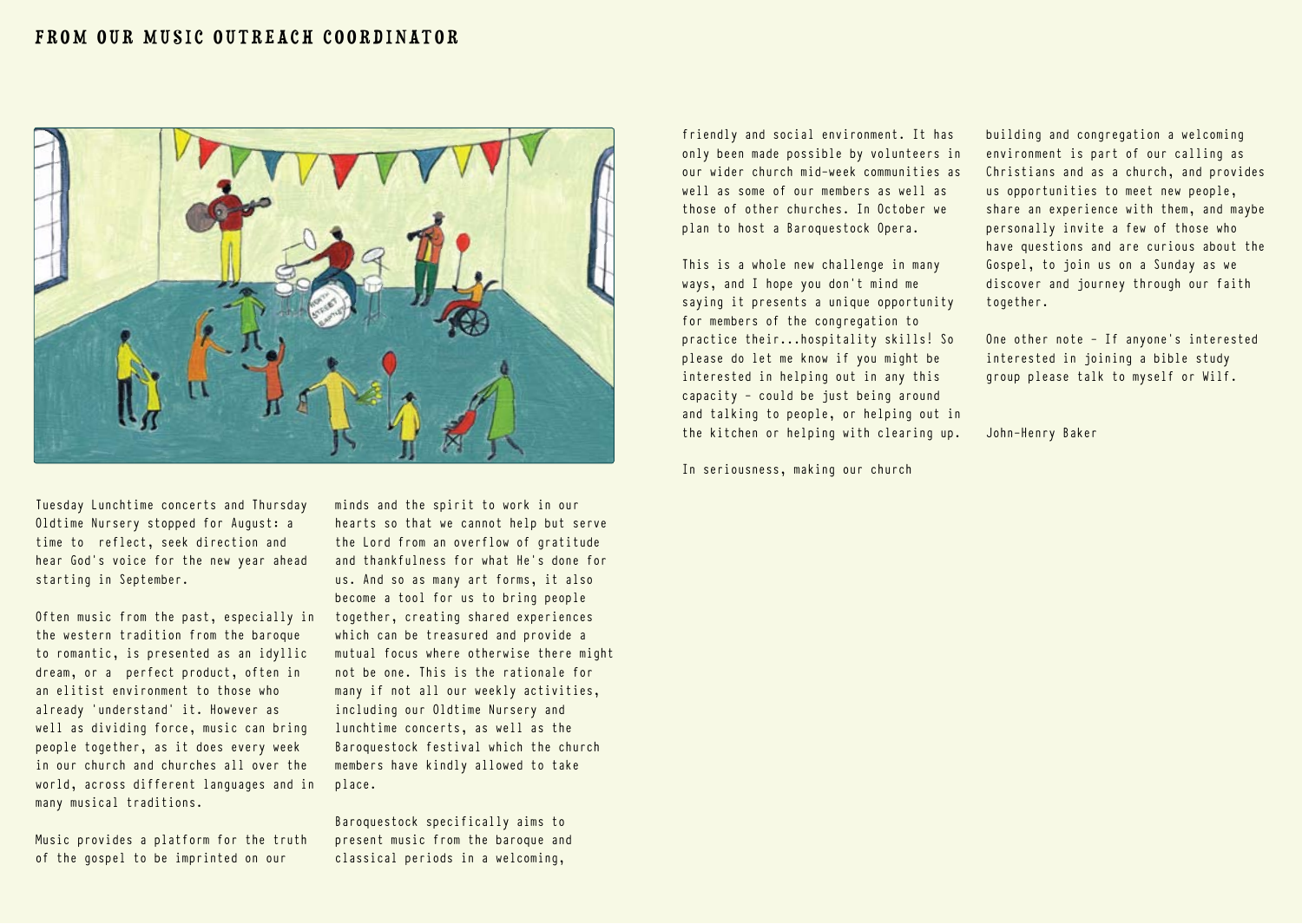Every second Tuesday of the month a strange sound fills the basement of Heath Street Baptist Church. It's loud, powerful, and raw. It's Sacred Harp. Sacred Harp is an old tradition of community singing, which stems from the US and which has been around since before the US Civil War. The music is always sung unaccompanied, in four parts, with all singers seated in a 'hollow' square.

Sacred Harp is a form of shapenote singing. Shapenotes are a musical notation system designed to make sightreading music easier for new singers. In the case of Sacred Harp four syllables are used to signify the seven notes on the scale and the intervals between them. Each of the syllables is represented by a distinctive shape: a triangle for fa, an oval for sol ,arectanglefor la, and a diamond for mi. While there are many songbooks using the shapenote system. the Sacred Harp (Denson edition) is by far the most widely used book, and the book London Sacred Harp primarily sing from.

The beauty of singing Sacred Harp lies in its inherently participatory and democratic nature. There are no auditions, no rehearsals, no performances. We sing for ourselves and each other. There is no group leader or hierarchy, but at singings each singer has a chance to select a song for the group to sing and to lead it from the centre of the square, where the four harmonies come together. Singers can choose to return to old favourites or to explore the over 500 songs in the book.

While Sacred Harp singing in the American South has been - and still is - a religious practice, it has always been an open and welcoming one. In the Northern States and Europe the practice has moved beyond the religious, although for many singers it can still be a spiritual experience. What still typifies Sacred Harp, however, is the strong sense of community among its singers across the world. Never is this more clear than at all-day singing, hosted annually by local groups, which centre on a shared "dinner on the grounds". Something we cannot recreate at our monthly Hampstead sing, but we do enjoy our tea breaks and post-singing pint together! For many singers it is the music which draws them in, but it is the people to sing it with that keep them coming back.

If you would like to give Sacred Harp singing a go, or if you would like to come by for a listen, please do come and join us at Heath Street Baptist Church on the second Tuesday of each month and on various other locations in the capital. For full details, please see our website londonsacredharp.org. As much of the joy in Sacred Harp comes from singing, we strongly encourage you to join in and we are always happy to give a brief introduction to the shapenote system to new listeners. We hope to see you soon!

Jacoba Bruneel

At the back of this and every Heath Street newsletter a congregational prayer calendar is to be found. Whether or not you are a regular prayer, please join us as we remember one another before God day by day. As users of the prayer calendar know, I often intersperse people's names with Bible verses or lines from hymns. (Particularly when the newsletter covers several months, meaning more days than conregation members!). In this issue those verses follow the themes for September's Sunday worship, namely harvest, ecology, and the care of the earth that Christians are called to exercise.

Thinking about the environment is typically a depressing business. There seems to be so little one can do as an individual, so little we want to do as a society. So all the more reason to turn to prayer! But also to encourage one another to act, and to fuel our action with theological reflection on the nature of God and God's world.

small-scale, face-to-face communities like churches can achieve. One small thing this church will be doing this month is undergoing an EcoAudit, under the hopefully-not-too-severe eye of Donnachadh McCarthy, who runs Three Acorns (www.3acorns.co.uk). Hopefully that will be a spur to transforming our practice for the better: please bear it in mind as you pray through the names

and the verses list on the list.

With love,

#### Ewan

p.s. People have sometimes been intrigued or baffled by initials in the prayer list. Suffice to say there are various reasons why it might not always be a good idea to have one's name on the internet in association with a church. If you want to know who you're supposed to pray for and can't guess, do feel free to enquire! And if your name's not in this list and you'd like it to be just ask!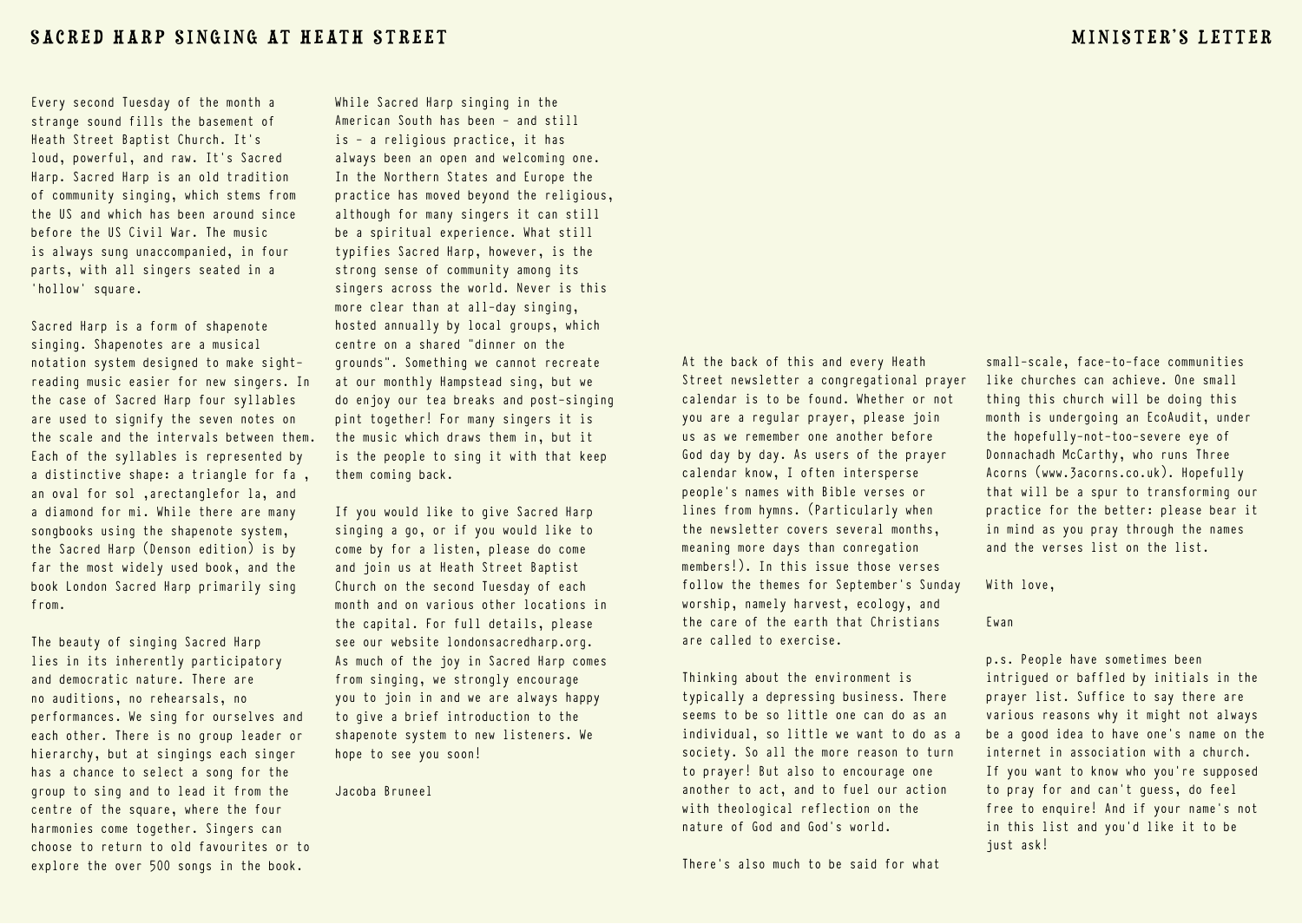#### August 26th – September 1st 1 Kings 8.1,6, 10-11, 22-30, 41-43

- 26th For all who help at the Contact Club
- 27th For Kasai province, DRC
- 28th For HM
- 29th Ewan King
- 30th For the World Baptist Alliance
- 31st Beauty Kunene
- (Sep) 1st Jen Finamore

SEPTEMBER 2ND – 8TH SONG OF SOLOMON 2.8-13

- 2nd Edward Humphreys
- 3rd John Walsh
- 4th E Gh
- 5th Gabrielle Falardeau
- 6th 'Consider the ravens: they neither sow nor reap'
- 7th 'they have neither storehouse nor barn'
- 8th 'and yet God feeds them.' '

- SEPTEMBER 9TH 15TH PROVERBS 22.1-2, 8-9, 22-23
- 9th Isabel Somers
- 10th Ali Gh
- 11th Evelyn Baker
- 12th Wilf Merttens
- 13th Beryl Dowsett
- 14th 'Consider the lilies, how they grow:
- 15th 'they neither toil nor spin'

#### SEPTEMBER 16TH – 22ND PROVERBS 1.20-33

- 16th 'yet I tell you, even Solomon in all his glory was not clothed like one of these.'
- 17th Tom Somers
- 18th For all who sing in our Community Choir
- 19th For EM
- 20th For the children who attend Storymakers
- 21st 'yet he has not left himself without a witness

#### 22nd in doing good'

#### SEPTEMBER 23RD – 29TH PROVERBS 31.10-31

- 
- 23rd Hildegard Williams
- 24th John Baker
- 25th Mysie Johnson
- 26th Josi Mbombo
- 27th 'giving you rains from heaven'
- 28th 'and fruitful seasons'
- 29th 'and filling you with food and your hearts with joy.'

#### SEPTEMBER 30TH – OCTOBER 6TH ESTHER 7.1-6, 9-10; 9.20-22

- 30th 'Even the stork in the heavens knows its times'
- (Oct) 1st Birgit Leuppert
- 2nd Gaynor Humphreys
- 3rd Robin Thorne
- 4th Neil McLeod
- 5th Andrea MacEachan
- 6th 'and the turtle-dove, swallow, and crane observe the time of their coming'

#### OCTOBER 7TH – 13TH JOB 1.1; 2.1-10

- 7th Laura Somers
- 8th David Neil
- 9th Christina Cairns
- 10th For the Ukraine
- 11th Theresa Thom
- 12th Bezawit Geberebziaher
- 13th 'but my people do not know the ordinance of the Lord.'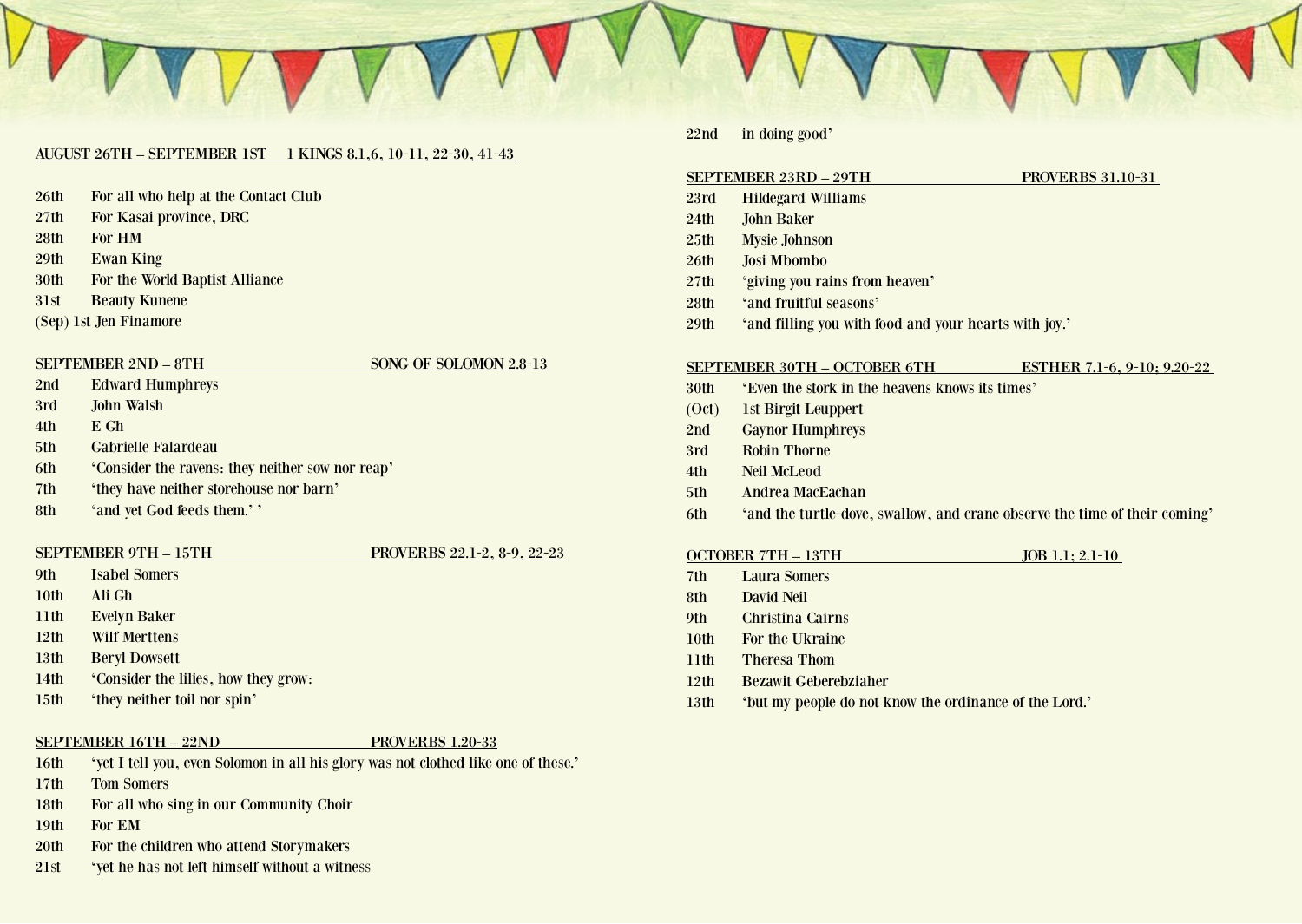

#### OCTOBER 14TH – 20TH JOB 23.1-9,16,17

- 14th For our deacons
- 15th For AM
- 16th Susan Le Quesne
- 17th Miriam M
- 18th Eleanor Neil
- 19th 'When I wanted to gather them, says the Lord,
- 20th there are no grapes on the vine'

#### OCTOBER 21ST – 27TH JOB 38.1-7, 34-41

- 21st Heini King
- 22nd Paul Conrad
- 23rd Annie Fang
- 24th Josh Somers
- 25th Nesa Thorne
- 26th 'The harvest is past, the summer is ended,
- 27th and we are not saved.'

#### October 28th – November 3rd Job 42.1-6, 10-17

- 28th Anselm King
- 29th For all in hospital
- 30th Ethan McLeod
- 31st Lydia Baker
- (Nov) 1st' Very truly, I tell you, unless a grain of wheat falls into the earth and dies
- 2nd it remains just a single grain'
- 3rd 'but if it dies, it bears much fruit'

#### NOVEMBER 4TH – 10TH DEUTERONOMY 6.1-9

- 4th Paul Conrad
- 5th Ethan McLeod
- 6th Tom Brandt
- 7th Susan Le Quesne
- 8th 'But if God so clothes the grass of the field,
- 9th which is alive today and tomorrow is thrown into the oven
- 10th how much more will be clothe you—you of little faith!'

# NOVEMBER 11TH – 17TH JONAH 3.1-5, 10 11th 'I will never again curse the ground because of humankind,' 12th Beauty Kunene 13th 'for the inclination of the human heart is evil from youth;' 14th Gaynor Humphreys 15th 'nor will I ever again destroy every living creature' 16th Joachim King 17th 'as I have done.'

#### NOVEMBER 18TH – 24TH DANIEL 12.1-3

- 18th 'As long as the earth endures,'
- 19th Susan Brandt
- 20th 'seedtime and harvest,'
- 21st Euan McLeod
- 22nd Jane Johnson
- 23rd 'cold and heat,'
- 24th Stan Dorer

#### November 25th - December 1st Daniel 7.9-10,13,14

- 18th 'summer and winter,'
- 19th Thaddeus King
- 20th Frida King
- 21st 'day and night,'
- 22nd Jeremy Fletcher
- 23rd Judith Peak
- 24th 'shall not cease.'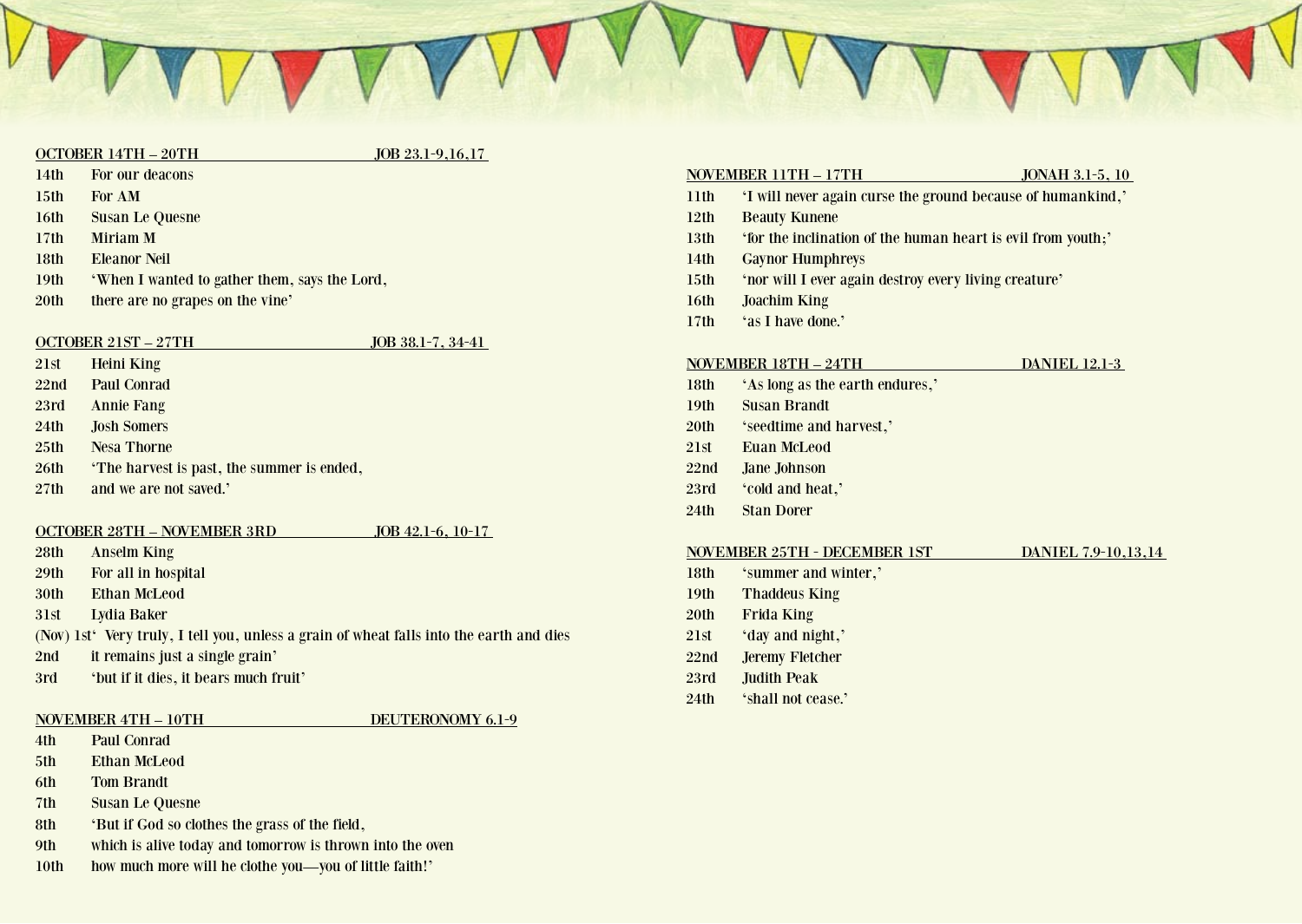

# W e e k ly ACTIVITIE

Full information about all our weekly activities is available on our church website

Silent Film at Heath Street § Silent Film at Heath Street § Silent Film at Heath Street



5th October 2018, 8:00 pm, Heath Street Baptist Church, 84 Heath Street, NW3 IDN

www.heathstreet.org

| <b>Sundays</b>   | $11am-12$ noon<br>$7.30 - 9.30$ pm                             | Divine Worship (including Sunday Club for children<br><b>Contact Club</b>                   |
|------------------|----------------------------------------------------------------|---------------------------------------------------------------------------------------------|
| <b>Mondays</b>   | 7 <sub>pm</sub><br>8pm                                         | Swing Patrol (Swing dancing - beginners class)<br>Swing Patrol: improvers class (level 1.5) |
| <b>Tuesdays</b>  | $10-11am$<br>$1-2$ pm                                          | <b>Oldtime Nursery</b><br>Lunchtime recital                                                 |
| 2nd Tuesdays     | $7:30-9:30$ pm                                                 | Sacred Harp hymn singing                                                                    |
| Wednesdays       | $4.30$ pm                                                      | <b>Storymakers Club</b>                                                                     |
| <b>Thursdays</b> | 10.30am<br>$7.30 - 9$ pm                                       | <b>Oldtime Nursery</b><br><b>Heath Street Choir</b>                                         |
| Saturday         | Coffee Morning (alternate Saturdays – see website for details) |                                                                                             |

For requests regarding church membership, Baptism or opportunities for Christian ministry in the church, please contact the minister.

For questions regarding space use and room hire, please contact the minister.

Copy for the next newsletter should reach Ewan King (ewan \_ king@mac.com) not later than Wednesday 14th November